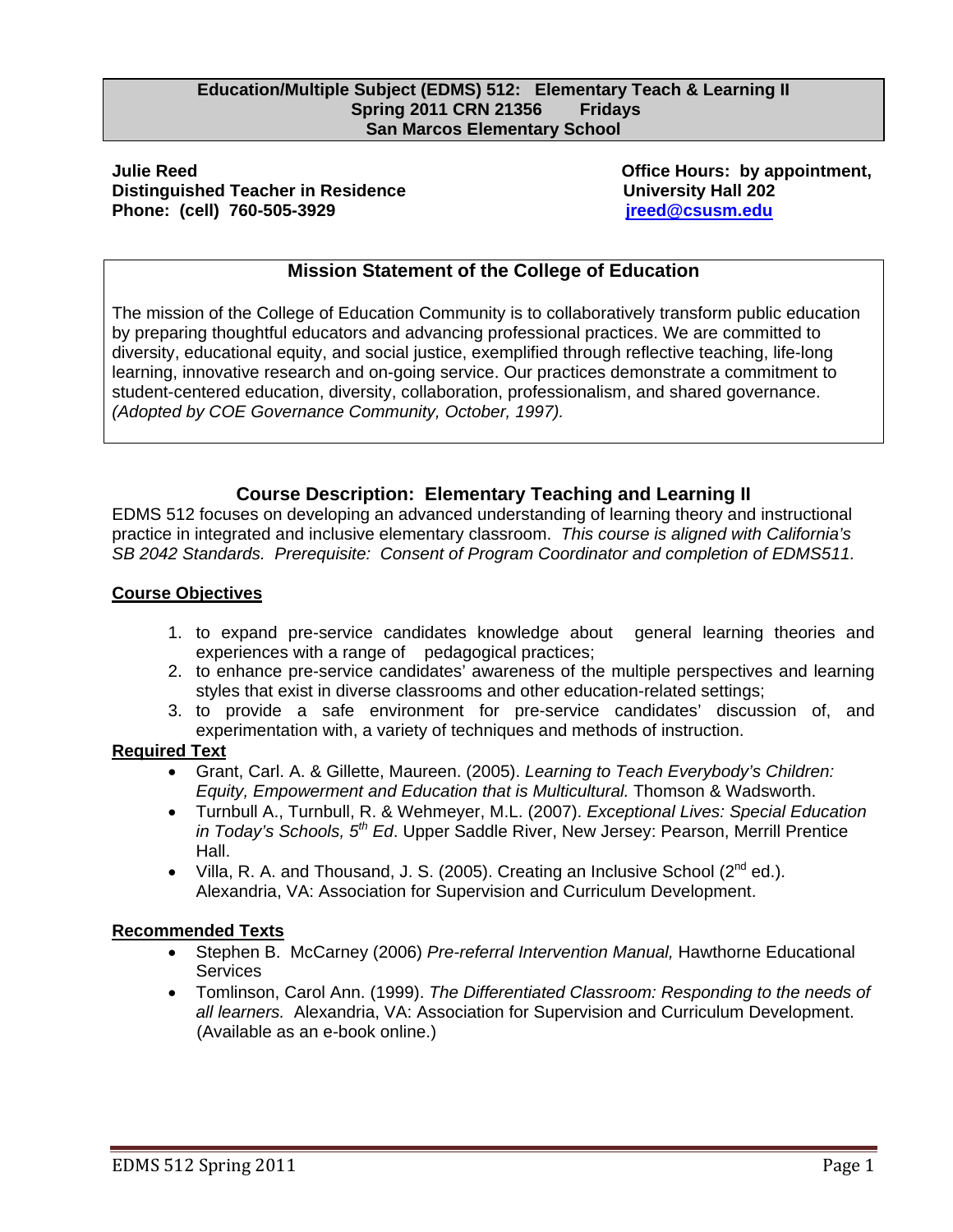# **Authorization to Teach English Learners**

This credential program has been specifically designed to prepare teachers for the diversity of languages often encountered in California public school classrooms. The authorization to teach English learners is met through the infusion of content and experiences within the credential program, as well as additional coursework. Students successfully completing this program receive a credential with authorization to teach English learners.

*(Approved by CCTC in SB 2042 Program Standards, August 02)* 

# **STUDENT LEARNING OUTCOMES**

Students in EDMS 512 will develop a Unit Plan to be used in their future course work that includes content standards, ELD standards, student activities, and instructional strategies with emphasis on assessment; prior knowledge, formative, ongoing, and summative. They will become familiar with the IEP process and the role of the classroom teacher. They will understand special education handicapping conditions: presentations will allow them to complete a Disability Matrix. They will continue to increase their observation skills by completing a focused observation of a student with specific diverse needs. Preparation for job application will allow the students to prepare a resume, letter of introduction, and current philosophy of education.

## **Teacher Performance Expectation (TPE) Competencies**

The course objectives, assignments, and assessments have been aligned with the CTC standards for Multiple Subject Credential. This course is designed to help teachers seeking a California teaching credential to develop the skills, knowledge, and attitudes necessary to assist schools and district in implementing effective programs for all students. The successful candidate will be able to merge theory and practice in order to realize a comprehensive and extensive educational program for all students. You will be required to formally address the following TPEs in this course: completion of 6d and 14 submitted on Taskstream.

# **California Teacher Performance Assessment (CalTPA)**

Beginning July 1, 2008 all California credential candidates must successfully complete a stateapproved system of teacher performance assessment (TPA), to be embedded in the credential program of preparation. At CSUSM this assessment system is called the CalTPA or the TPA for short.

To assist your successful completion of the TPA a series of informational seminars are offered over the course of the program. TPA related questions and logistical concerns are to be addressed during the seminars. Your attendance to TPA seminars will greatly contribute to your success on the assessment.

Additionally, COE classes use common pedagogical language, lesson plans (lesson designs), and unit plans (unit designs) in order to support and ensure your success on the TPA and more importantly in your credential program.

 http://www.csusm.edu/coe/CalTPA/ProgramMaterialsTPA.html The CalTPA Candidate Handbook, TPA seminar schedule, and other TPA support materials can be found on the COE website provided at the website provided:

## **College of Education Attendance Policy**

 student have extenuating circumstances, s/he should contact the instructor as soon as possible. Due to the dynamic and interactive nature of courses in the College of Education, all students are expected to attend all classes and participate actively. At a minimum, students must attend more than 80% of class time, or s/he may not receive a passing grade for the course at the discretion of the instructor. Individual instructors may adopt more stringent attendance requirements. Should the *(Adopted by the COE Governance Community, December, 1997).*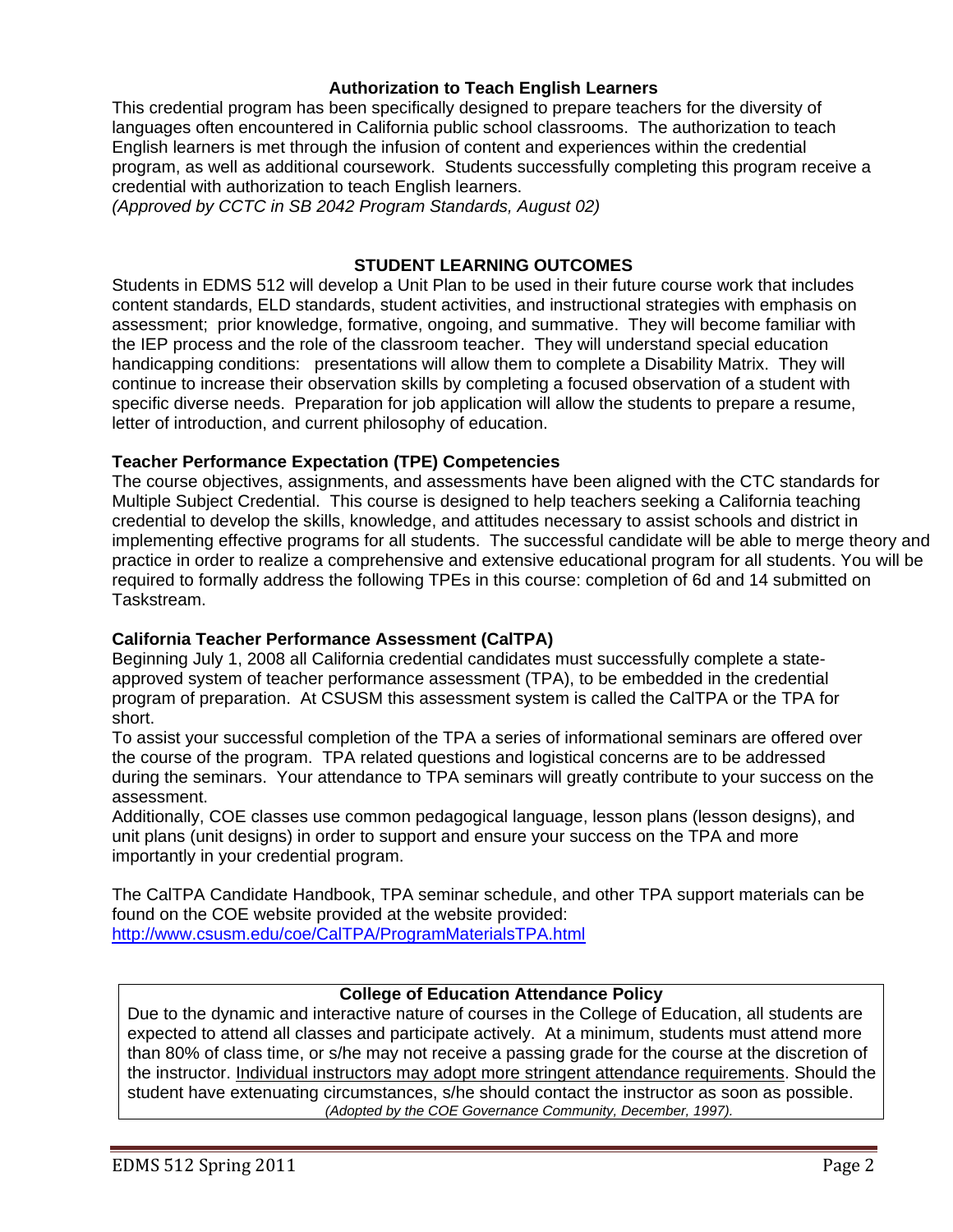# **Students with Disabilities Requiring Reasonable Accommodations**

Students with disabilities who require reasonable accommodations must be approved for services by providing appropriate and recent documentation to the Office of Disable Student Services (DSS). This office is located in Craven Hall 5205, and can be contacted by phone at (760) 750-4905, or TTY (760) 750-4909. Students authorized by DSS to receive reasonable accommodations should meet with their instructor during office hours or, in order to ensure confidentiality, in a more private setting

# **Grading Policy**

All students will come prepared to class; readings and homework assignments are listed on the dates on which they are due.

All required work is expected to be on time. One grade level will be deducted for each class meeting for which it is late (e.g., an "A" assignment that is submitted one class session late will be marked down to a "B"). Unless prior instructor approval is secured, assignments will not be accepted three class sessions after which they are due. Exceptions will be handled on a case-by-case basis, as determined by the instructor.

# **Grading Emphasis**

It is expected that students will proofread and edit their assignments prior to submission. Students will ensure that the text is error-free (grammar, spelling), and ideas are logically and concisely presented. The assignment's grade will be negatively affected as a result of this oversight. Each written assignment will be graded approximately 80% on content and context (detail, logic, synthesis of information, depth of analysis, etc.), and 20% on mechanics (grammar, syntax, spelling, format, uniformity of citation, etc.). All citations, where appropriate, will use American Psychological Association (APA) format. Consult American Psychological Association (APA) Manual, 5<sup>th</sup> edition for citation guidance.

Grading will also include a component of "professional demeanor." Students will conduct themselves in ways that are generally expected of those who are entering the education profession. This includes but is not limited to:

- On-time arrival to all class sessions;
- Advance preparation of readings and timely submission of assignments;
- Respectful participation in all settings (e.g., whole group, small group, in/outside of class);
- Carefully considered, culturally aware approaches to solution-finding.

The following grading scale will be used:

| $93 - 100$ | A  | $75 - 79$    | C+ |
|------------|----|--------------|----|
| $90 - 92$  | А- | $72 - 74$    | C. |
| $88 - 89$  | B+ | $70 - 71$    | C- |
| $83 - 87$  | в  | $60 - 69$    | D  |
| $80 - 82$  | B- | $59 -$ below |    |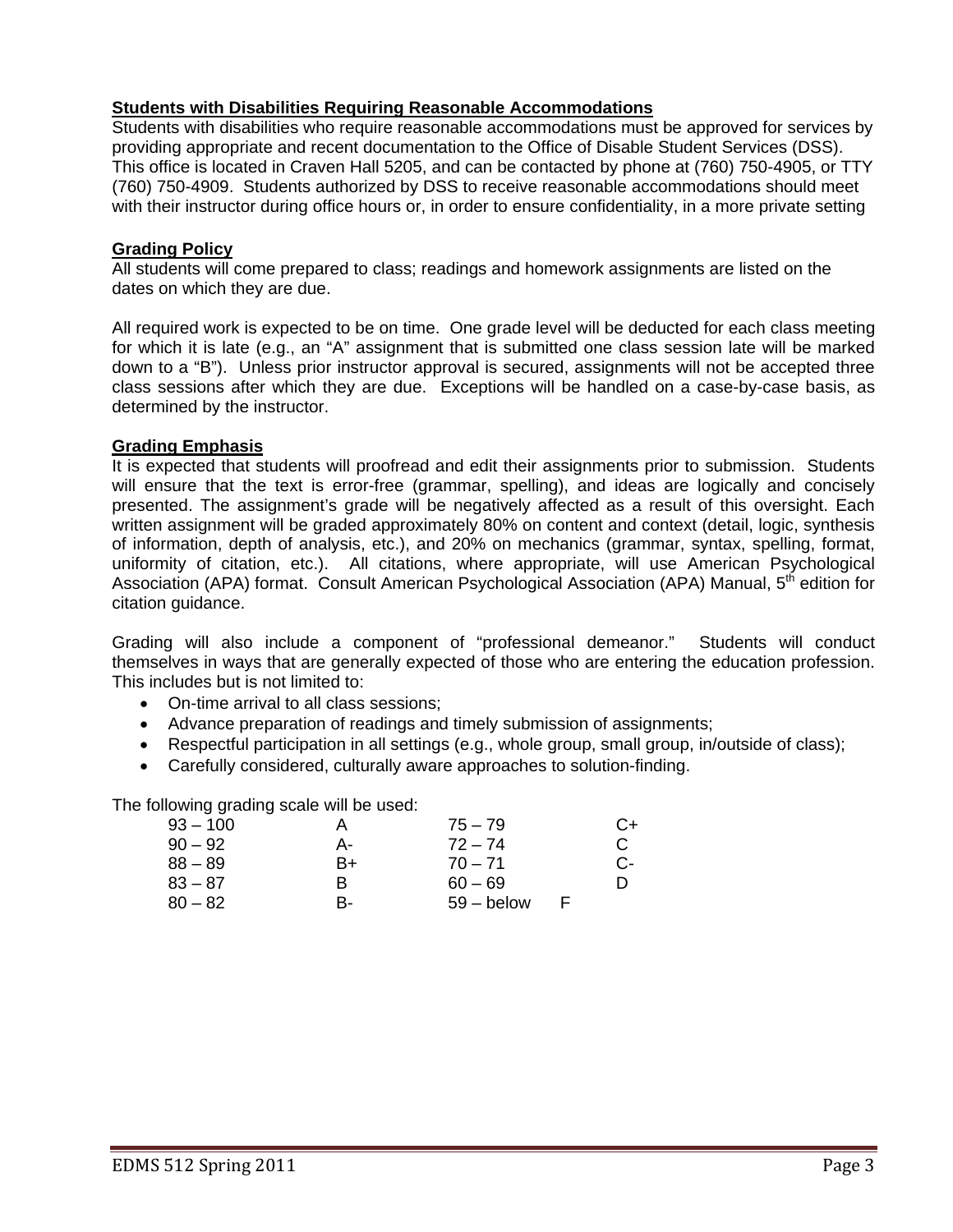## **Course Requirements**

| o Attendance and Participation  | 25 points |
|---------------------------------|-----------|
| o Letter of introduction/resume | 10 points |
| o Exceptionality matrix         | 10 points |
| $\circ$ IEP paper               | 20 points |
| o Unit Plan                     | 20 points |
| o Chapter presentation          | 15 points |
|                                 |           |

# **ASSIGNMENT DESCRIPTIONS**

#### $1.$ **1. Attendance, Professional Disposition, and Class Participation 25 points**

 First is the expectation that you will attend all class sessions prepared to actively participate in class activities, group and individual sharing, and discussions on various topics and assigned reading**. Eight (8) points will be deducted for each absence. A student who misses more than two (2) classes will not pass this class (see the College of Education Attendance Policy). Late arrivals and early departures will constitute ½ an absence.** These measures should not be considered punitive, as students are expected to establish appropriate personal, academic and career-ladder priorities. Therefore these measures should be viewed as taking appropriate individual responsibility for one's own learning in a democratic, collaborative and reciprocal-learning environment.

 guidelines. An opportunity to earn extra credit points will be announced mid-semester. Professional, credentialed educators are evaluated on "performance of non-instructional duties and responsibilities" by their administrators. Punctuality, attendance, collaboration with colleagues, and professionalism fall under this category. Your Professional Disposition is related to how you conduct yourself in class and at a school site. Please communicate any attendance issues directly with the instructor. See the description below and the CSUSM College of Education's Mission Statement for

# **CSUSM College of Education Professional Dispositions**

The California State University San Marcos College of Education fosters the development of the following professional dispositions among our candidates. Candidates increasingly reflect these dispositions in their work with students, families, and communities.

- **Social Justice and Equity:** Candidates appreciate the languages, communities, and experiences learners bring to the classroom. Candidates advocate for and support marginalized communities and individuals.
- **Collaboration:** Candidates learn and practice the skills of collaboration in their coursework and use them in their professional interactions with students, colleagues, parents, caregivers and those in the wider community.
- **Critical Thinking:** Candidates analyze various professional contexts, resulting in more informed decision making about professional practice.
- **Professional Ethics:** Candidates learn to make and act on well-reasoned, principled judgments.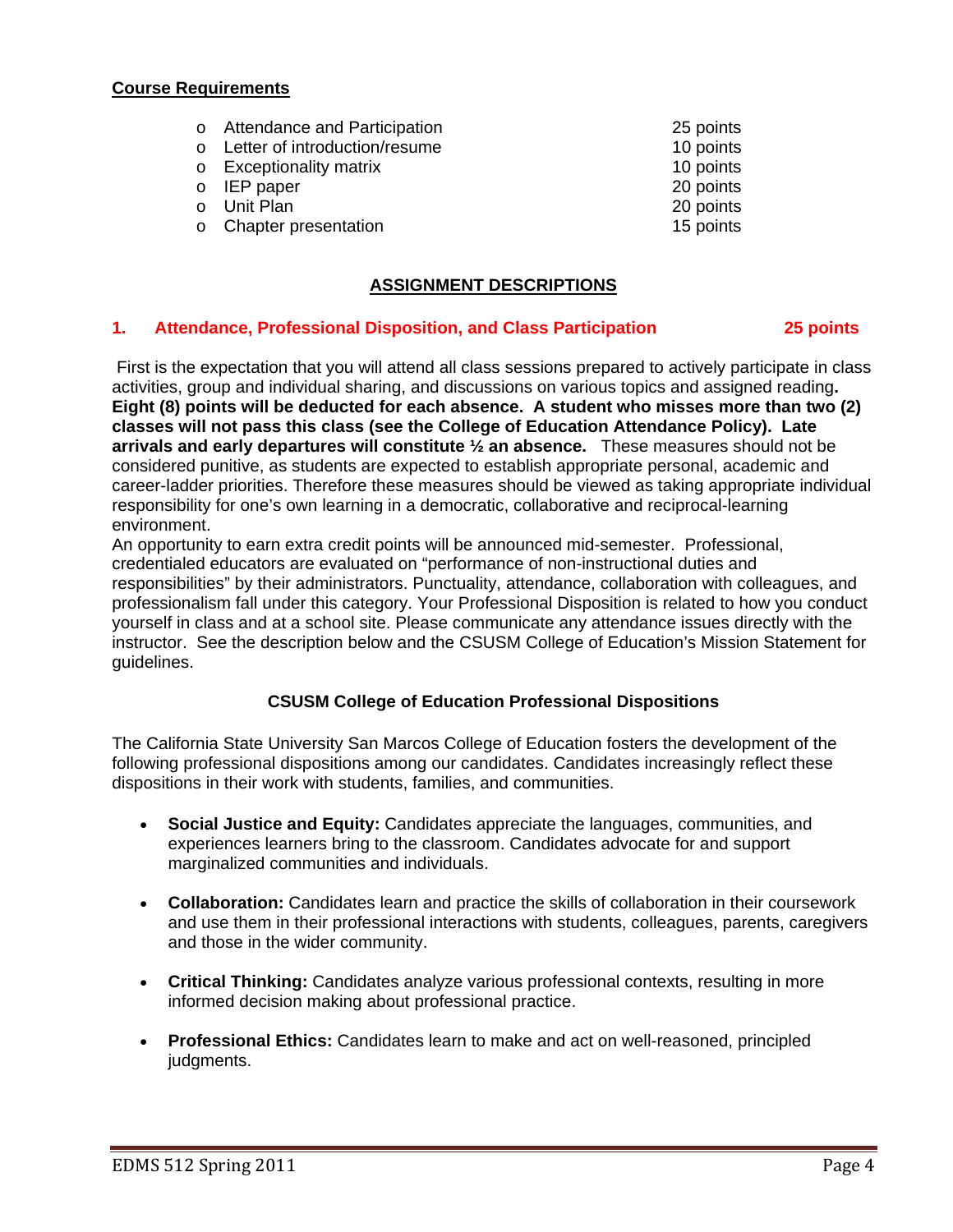- **Reflective Teaching and Learning:** Candidates critically review their professional practice and the impact it has on student success.
- **Life-Long Learning:** Candidates are committed to actively seeking new knowledge, skills and experiences throughout their career.

# **2. Letter of Introduction and Resume 10 Points 10 Points and Resume 10 Points in the 10 Points of August 2.0 Points**

| Learner     | Create a letter of introduction and resume to be used when applying for a |
|-------------|---------------------------------------------------------------------------|
| Objectives: | teaching position.                                                        |

### Assessment: See Rubric

| Resource(s):                          | Title and necessary information:                                                                                                                                                                                                                                                                                                                                                    |
|---------------------------------------|-------------------------------------------------------------------------------------------------------------------------------------------------------------------------------------------------------------------------------------------------------------------------------------------------------------------------------------------------------------------------------------|
| Textbook/pages                        | Grant, C. & Gillette, M. (2006). Learning to Teach Everyone's Children. Equity,<br>Empowerment, and Education that is Multicultural. Australia: Thomson Wadsworth.<br>ISBN #0-534-64467-8<br>Chs. 2 & 8<br>Villa, R. A. & Thousand, J. S. (1995). Creating an inclusive school. Alexandria,<br>VA: Association for Supervision and Curriculum Development.<br>Chapters 1, 2, 3, & 7 |
| Diane Sanchez<br><b>Career Center</b> |                                                                                                                                                                                                                                                                                                                                                                                     |
| <b>Letter of Introduction</b>         | 5 points                                                                                                                                                                                                                                                                                                                                                                            |

Tell the reader what you will be addressing in this letter. Make sure you identify what educational philosophy, management approach, and instructional strategies frame your teaching practice.

- Contextually describe the student populations you are prepared to teach (culture, language, gender, ability, and social economic status). You can refer to district, school and classroom experiences.
- How do your philosophy, management, and instructional approach create a democratic and socially just classroom?
- Why are you a strong candidate for this position?
- Why are you interested in this job?

#### **Resume Resume 5 point**

Include a professional resume addressing your education and teaching experiences.

| Letter of introduction and resume rubric: | <b>10 Points</b> |
|-------------------------------------------|------------------|
|                                           |                  |

| <b>Elements</b>           | <b>Beginning to meet 2 points</b>                                                                                                                                        | <b>Approaching 3 points</b>                                                                                                 | <b>Meets 5 points</b>                                                                                                                                                   | <b>Point</b> |
|---------------------------|--------------------------------------------------------------------------------------------------------------------------------------------------------------------------|-----------------------------------------------------------------------------------------------------------------------------|-------------------------------------------------------------------------------------------------------------------------------------------------------------------------|--------------|
|                           |                                                                                                                                                                          |                                                                                                                             |                                                                                                                                                                         | s            |
| Letter of<br>introduction | Little information about<br>educational curriculum,<br>instruction, professional<br>beliefs are presented. Little<br>knowledge of the district<br>philosophy is present. | Educational curriculum,<br>instruction, professional<br>beliefs are presented.<br>Some knowledge of<br>district philosophy. | Educational curriculum,<br>instruction, professional<br>beliefs are presented in<br>concise manner with<br>clear understanding.<br>Knowledge of district<br>philosophy. |              |
| <b>Resume</b>             | Addresses experiences in<br>relationship to teaching.                                                                                                                    | Addresses experiences in<br>relationship to teaching<br>with explanations.                                                  | Addresses experiences<br>in relationship to<br>teaching with<br>explanations for<br>understanding that are<br>clear.                                                    |              |
| <b>Total Points</b>       |                                                                                                                                                                          |                                                                                                                             |                                                                                                                                                                         |              |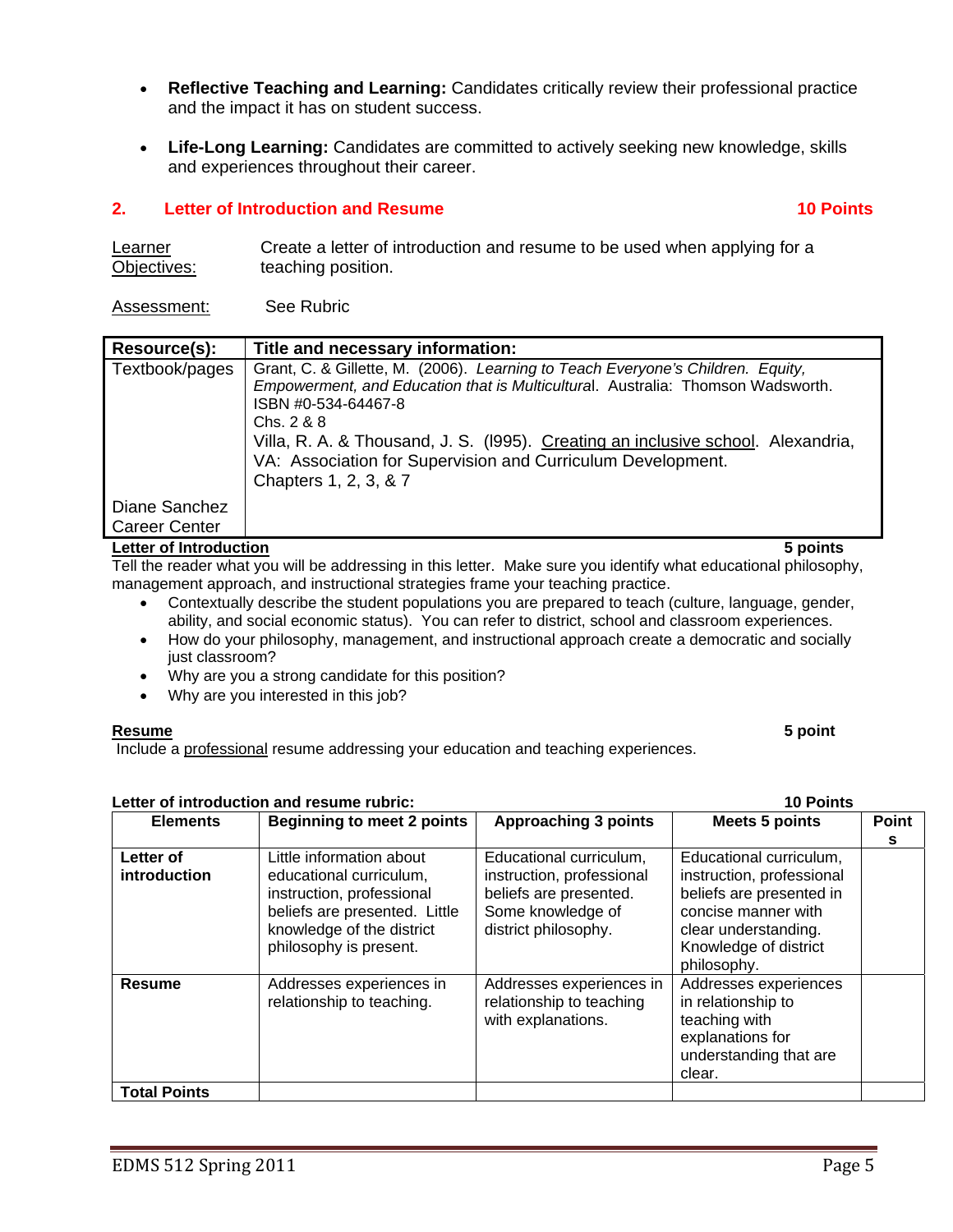# **3. Exceptionality Matrix 10 points**

| Learner     | Knowledge of U.S. special education disability categories, accompanying |
|-------------|-------------------------------------------------------------------------|
| Objectives: | learner characteristics, and needed supports for success in general     |
|             | education                                                               |

Assessment: Students apply their knowledge of nondiscriminatory assessment, processes for making a child eligible for special education, and the teacher's role in developing IEPs by creating a matrix of disabilities.

| Resource(s):    | Title and necessary information:                                                    |
|-----------------|-------------------------------------------------------------------------------------|
| <b>Textbook</b> | Turnbull, A., Turnbull, R., & Wehmeyer, M. L. (2007). Exceptional Lives.            |
|                 | Special Education in Today's Schools. (3 <sup>rd</sup> ed.) Upper Saddle River, NJ. |
|                 | Pearson Education, Inc. ISBN # 0-13-170869-4                                        |
|                 | Chs. 5-16                                                                           |
| Internet sites  | Information regarding IDEA and 13 handicapping conditions                           |
|                 |                                                                                     |

# **Task Guidelines for the Exceptionality Matrix**

Students will work in small groups to apply their knowledge of the categories of exceptionality recognized by the Individuals with Disabilities Education Act (IDEA)

Create a table or graphic organizer of one of the thirteen (13) special education disability categories. Your table must take the form of a word-processed table or an Excel chart, or any other organizational scheme that clearly illustrates each of the following seven dimensions:

- 1. The name of the handicapping condition
- 2. A brief description of the learning and/or social behaviors associated with the disability
- 3. Assessments appropriate to use to determine the presence or degree of the disability
- 4. Adaptation/modifications in **curriculum, materials, goals (content)**
- 5. Adaptation/modifications in **classroom environment (process)**
- 6. Adaptation/modifications in **teaching practices (process)**
- 7. Adaptation/modifications in **assessments** required of the student **(product)**

*13 Disability categories IDEA:* Learning disabilities (Chapter 5), Communication disorders (Chapter 6), Emotional or behavioral disorders (Chapter 7), Attention-deficit/Hyperactivity Disorder (Chapter 8), Intellectual Disability (Chapter 9), Severe and Multiple disabilities (Chapter 10), Autism (Chapter 11), Physical disabilities and other health impairments (Chapter 12), Traumatic brain injury (Chapter 13), Hearing loss (Chapter 14), Visual impairments (Chapter 15), Gifted and Talented (Chapter 16)

| <b>Element</b>                 | <b>Expectations</b>                                                 |
|--------------------------------|---------------------------------------------------------------------|
| Description of disability      | Detailed description of characteristics, incidence, and educational |
| categories under IDEA          | implications for each of the disability categories                  |
| Assessment                     | Detailed description of formal and informal assessment procedures   |
|                                | used to determine presence/degree of disability.                    |
| <b>Curriculum Modification</b> | Modification in content (curriculum, materials or goals) for each   |
|                                | disability named                                                    |
| <b>Classroom Environment</b>   | Modification in classroom environment for each disability named     |

# **Disability Characteristics Matrix Expectations**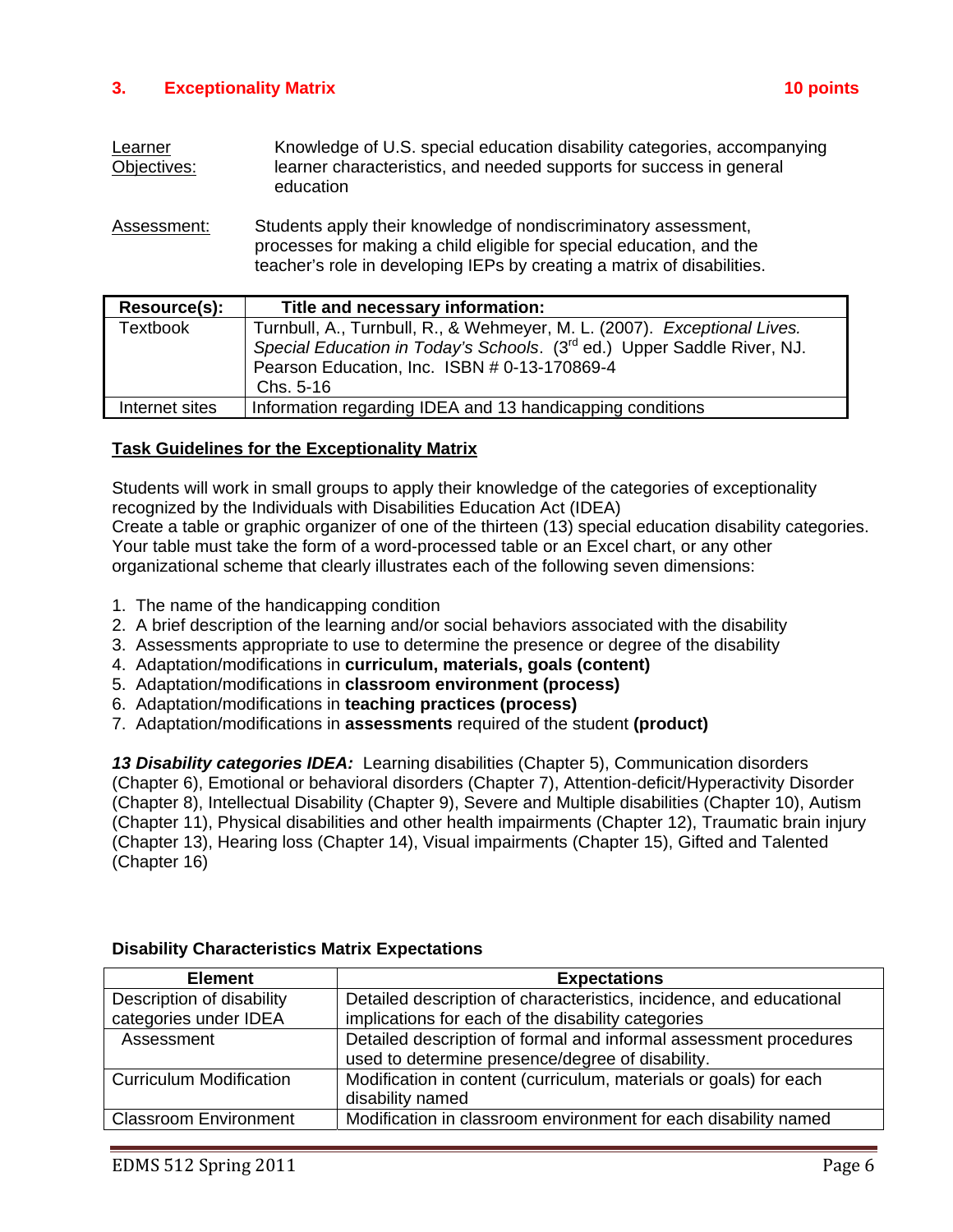| Modification                   |                                                                       |
|--------------------------------|-----------------------------------------------------------------------|
| <b>Process Modification</b>    | Modification in teaching practice/process assessment for each         |
|                                | disability named                                                      |
| <b>Assessment Modification</b> | Modification in learning product assessment for each disability named |

# **Rubric for Exceptionality Matrix**

| <b>Elements</b>           | <b>Beginning to meet 2</b> | <b>Meets 4 points</b>         | <b>Points</b> |
|---------------------------|----------------------------|-------------------------------|---------------|
|                           | points                     |                               |               |
| <b>Description and</b>    | Identification of the      | Detailed description of the   |               |
| assessment                | characteristics of all     | characteristics of all        |               |
|                           | categories with named      | categories with appropriate   |               |
|                           | assessment to              | assessment to determine       |               |
|                           | determine degree of        | degree of disability.         |               |
|                           | disability.                |                               |               |
| <b>Curriculum</b>         | Some curriculum and        | Appropriate curriculum,       |               |
| <b>Modification</b>       | materials identified with  | materials, and goals for each |               |
| (Content)                 | little modification to     | disability with specific      |               |
|                           | assist the students.       | modifications to assist the   |               |
|                           |                            | students.                     |               |
| Classroom                 | Some classroom             | Appropriate classroom         |               |
| <b>Environment</b>        | modifications to assist    | environment that assist any   |               |
| <b>Modification</b>       | the student.               | handicapping condition.       |               |
| (Process)                 |                            |                               |               |
| <b>Teaching Practices</b> | Little use of teaching     | Appropriate teaching          |               |
| <b>Modification</b>       | practices that are         | practices that assist the     |               |
| (Process)                 | aligned with the           | handicapping condition. Use   |               |
|                           | handicapping condition.    | of appropriate assessments    |               |
|                           | Assessments are not        | that directly relate to the   |               |
|                           | aligned with teaching      | teaching practices.           |               |
|                           | practices.                 |                               |               |
| <b>Assessment</b>         | Assessments are not        | Assessments are modified      |               |
| <b>Modification</b>       | directly related to the    | and appropriately connected   |               |
| (Product)                 | material and not           | to the materials taught.      |               |
|                           | modified to meet the       |                               |               |
|                           | student's needs.           |                               |               |
| <b>Total Points</b>       |                            |                               | /20           |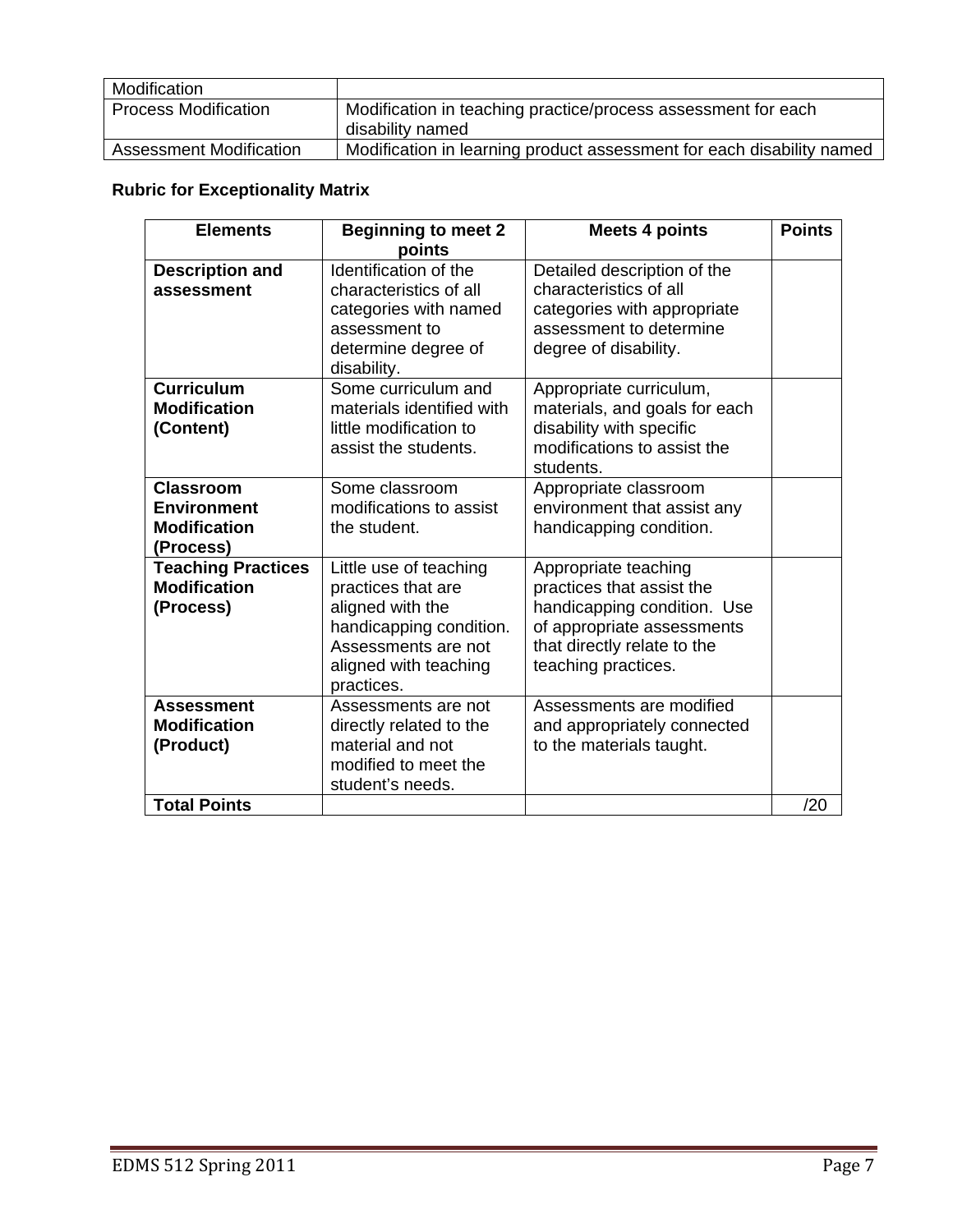# **4. The IEP Process 20 Points**

- **Learner** Knowledge of nondiscriminatory assessment processes for making a child eligible for **Outcomes:** special education, and the teacher's role in developing IEP's. To gain insight and understanding of the roles and responsibilities of the regular education teacher in the IEP processes.
- **Assessment:** Students apply their knowledge of nondiscriminatory assessment, processes for appropriate placement of a child eligible for special education, and the teacher's role in developing IEP by attending an IEP meeting and writing a 3 page paper to determine:
	- 1) A resource list of the special education and related services personnel in the school and district.
	- 2) Team's communication and problem solving ability and the parents' role in the process.
	- 3) Evaluating the assessment process in their school relative to assessment team member responsibilities, identifying leanings about the school's assessment processes and identification of parents understanding suggestions for improvement, if appropriate.
	- 4) Evaluating an IEP meeting in terms of team communication, creative problem solving, and family centeredness.
	- 5) The evaluation of the role of the classroom teacher.
	- 6) Any improvements in the process observed based on what was learned in class.

| Resource(s):     | Title and necessary information:                                                                                                                                                                                                                                                                                                                                                                                                                                                                                                                                                                                                                                                                                                                             |
|------------------|--------------------------------------------------------------------------------------------------------------------------------------------------------------------------------------------------------------------------------------------------------------------------------------------------------------------------------------------------------------------------------------------------------------------------------------------------------------------------------------------------------------------------------------------------------------------------------------------------------------------------------------------------------------------------------------------------------------------------------------------------------------|
| Textbook/pages   | Turnbull, A., Turnbull, R., & Wehmeyer, M. L. (2007). Exceptional Lives. Special<br><i>Education in Today's Schools.</i> (3 <sup>rd</sup> ed.) Upper Saddle River, NJ. Pearson Education,<br>Inc. ISBN # 0-13-170869-4<br>Chs. 1, 2 & 5-16                                                                                                                                                                                                                                                                                                                                                                                                                                                                                                                   |
|                  | Villa, R. A. & Thousand, J. S. (1995). Creating an inclusive school. Alexandria, VA:<br>Association for Supervision and Curriculum Development.<br>Chapters 1, 2, 3, 4 & 7                                                                                                                                                                                                                                                                                                                                                                                                                                                                                                                                                                                   |
| Internet Site(s) | www.dssc.org/frc/frcl.htm<br>This Federal Resource Center for Special Education site provides general information<br>about and news pertaining to special education as well as special technical assistance<br>information.<br>www.ed.gov/offices/OSERS/IDEA<br>This OSERS IDEA Home Page site provides a detailed explanation of IDEA.<br>www.pitsco.com/pitsco/specialed.html<br>This Pitsco's Launch site to special education resources links you to many useful<br>special education and disability related sites.<br>www.hood.edu/seri/serihome.htm<br>This Special Education Resources on the Internet site is a collection of internet-<br>accessible information resources of interest to those involved in fields related to<br>special education. |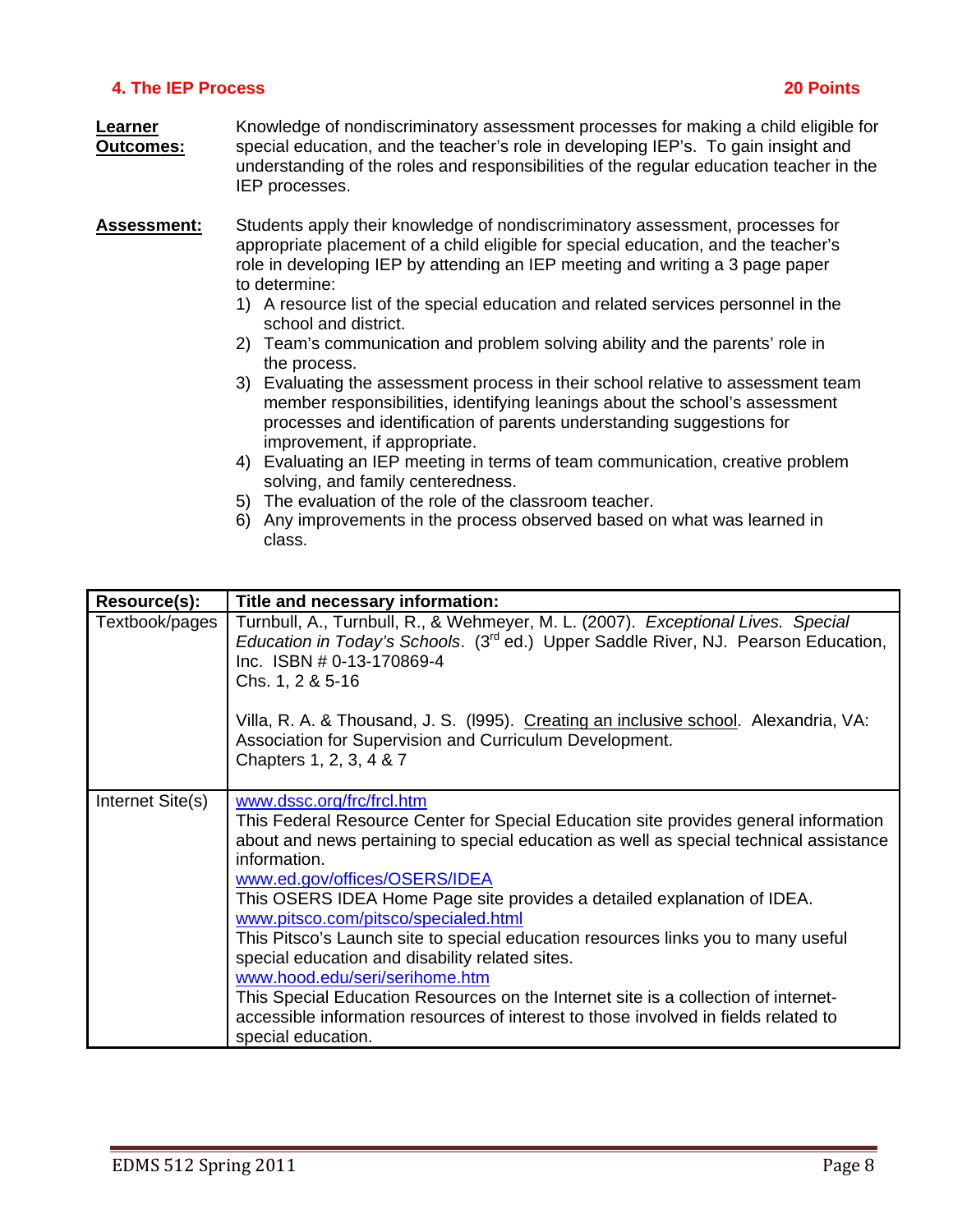# **Task Guidelines for the IEP Process**

Today's teachers will have students with identifiable disabilities in their classrooms. When the Student Success Team (SST) process is not satisfactory, a recommendation for the development of an Individualized Education Program (IEP) may be the next step.

When interviewing and observing IEP, the following should be addressed:

- 1. Who are all of the special education and related service personnel who were called upon for support in the school and in the school district? If none, should there have been additional resources that could have assisted with the process?
- 2. How does the school staff ensure that students receive nondiscriminatory evaluations and appropriate educational experiences?
- 3. Does the school's specific IEP meeting format address the following:
	- *Breadth of assessment*  More than one test must be used as the basis of evaluation Assess all areas related to the suspected disability
	- *Administration of assessment*  Select and administer nondiscriminatory racial and ethnic assessments Use trained personnel to administer assessments
	- *Timing of assessment*  Nondiscriminatory evaluation must occur before initial placement into or out of special education

Reevaluation occurs every three years or more frequently, if conditions warrant or parents/guardians, or teacher request

- *Parental/Guardian notification and consent*  Parents/guardians must be fully informed and consent to having their child assessed Consent for evaluation is not consent for placement into special education; separate consent is required for consent
- Interpretation of assessment results must consider a variety of sources.
- 4. What does the school's specific IEP look like? Does it include and/or address the following:
	- The student's present level of educational performance, including how the disability affects the educational experience;
	- Measurable annual goals and short-term objectives;
	- The special education accommodations, related services, and other ways support will be provided to ensure the student's success;
	- The extent to which the student will participate with students who do not have disabilities in the general education and extracurricular activities;
	- Individual modifications if the student participates in standardized assessments, and explanation s for when the student does not participate in such assessments
	- The projected start date, frequency, location, and duration of modifications;
	- Brief discussion of how the student's progress towards annual goals will be assessed.

# **School-Based Activities**

Interview one of the special education support personnel and a regular education teacher. Ask how the assessment process in the school ensures that each of the responsibilities of a student's evaluation team is fulfilled. Determine the role of the regular education teacher. Include this information in the paper you write. Attend an IEP meeting as a non-participant observer. While observing use your own knowledge of the IEP Process to assess the presence or absence of best practices being practiced during the meeting. Write a 3 paged reflection that focuses upon what you observed and ways in which to optimize IEP team communication, regular education teacher's involvement, creative problem solving, and family centeredness based on your current knowledge.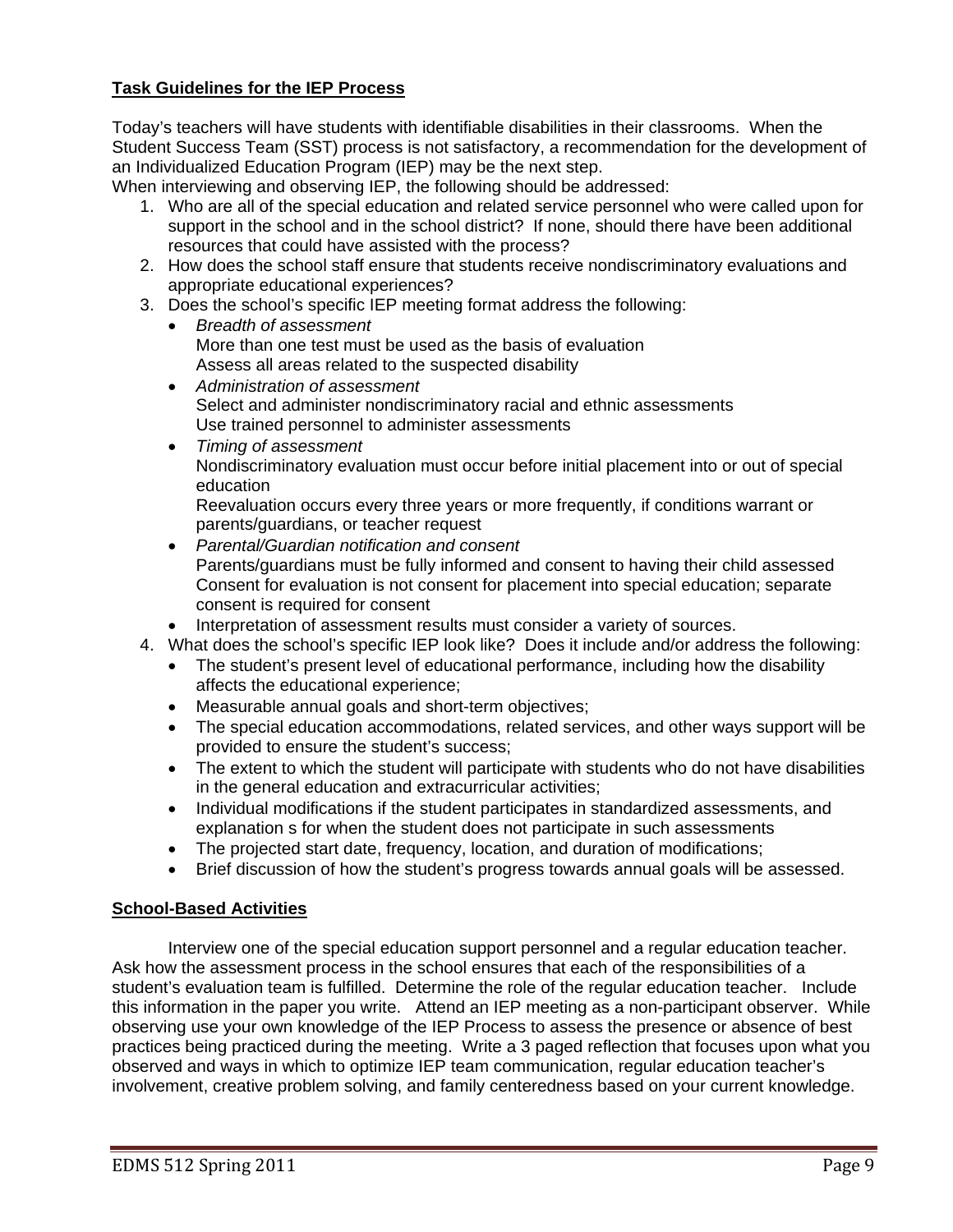| <b>Rubric IEP:</b>                                       |                                                                                                                                                                                                                                    |                                                                                                                                                                                                      | 25 Points                                                                                                                                                                                                                         |               |
|----------------------------------------------------------|------------------------------------------------------------------------------------------------------------------------------------------------------------------------------------------------------------------------------------|------------------------------------------------------------------------------------------------------------------------------------------------------------------------------------------------------|-----------------------------------------------------------------------------------------------------------------------------------------------------------------------------------------------------------------------------------|---------------|
| <b>Elements</b>                                          | <b>Beginning to meet 4</b><br>points                                                                                                                                                                                               | <b>Approaching 5 points</b>                                                                                                                                                                          | <b>Meets 6 points</b>                                                                                                                                                                                                             | <b>Points</b> |
| <b>Understanding of the</b><br><b>IEP process</b>        | Has some<br>understanding of the<br>process. Identifies the<br>members of the team<br>and what they<br>contributed to the<br>team. Little reflection<br>on the effectiveness<br>and the improvement<br>based on students<br>needs. | Understands the<br>process. Knows the<br>roles and<br>responsibilities of the<br>team members. Some<br>reflection on the<br>effectiveness and<br>some improvement<br>based on the students<br>needs. | Understands the<br>process. Clearly defines<br>the roles and<br>responsibilities of each<br>member of the team and<br>reflects on their<br>effectiveness. Defends<br>suggestions for<br>improvement based the<br>student's needs. |               |
| <b>Understanding</b><br>assessment                       | Not clear about the<br>assessment process<br>as it relates to<br>qualifying for services.                                                                                                                                          | Some understanding of<br>the assessment used<br>during the IEP meeting.<br>Some understanding of<br>the assessments as<br>they relate to qualifying<br>for services.                                 | Discussion of<br>assessment for<br>qualification based on<br>the handicapping<br>condition. Makes a<br>strong connection<br>between assessment<br>and qualifying for<br>services.                                                 |               |
| <b>Regular education</b><br>teachers<br>responsibilities | Identifies the role of<br>the regular education<br>teacher without<br>providing reflection of<br>their contributions.                                                                                                              | Explains what the<br>regular education<br>teacher's role in the<br>meeting with some<br>reflection and<br>evaluation.                                                                                | Identifies, reflects, and<br>evaluates the regular<br>education teacher's role<br>and contributions during<br>the meeting to assist the<br>child and team in making<br>appropriate decisions.                                     |               |
| <b>Parent involvement</b><br><b>Total Points</b>         | Understand the role of<br>the parent with little<br>reflection and analysis<br>of improvement.                                                                                                                                     | Understands the role of<br>the parent with some<br>reflection on ways to<br>improve parent<br>involvement.                                                                                           | Has a clear<br>understanding of the<br>parent's role by<br>assessing and reflecting<br>on the parent<br>involvement. Able to<br>provide constructive<br>analysis of improvement<br>of the parent<br>involvement.                  |               |
|                                                          |                                                                                                                                                                                                                                    |                                                                                                                                                                                                      |                                                                                                                                                                                                                                   |               |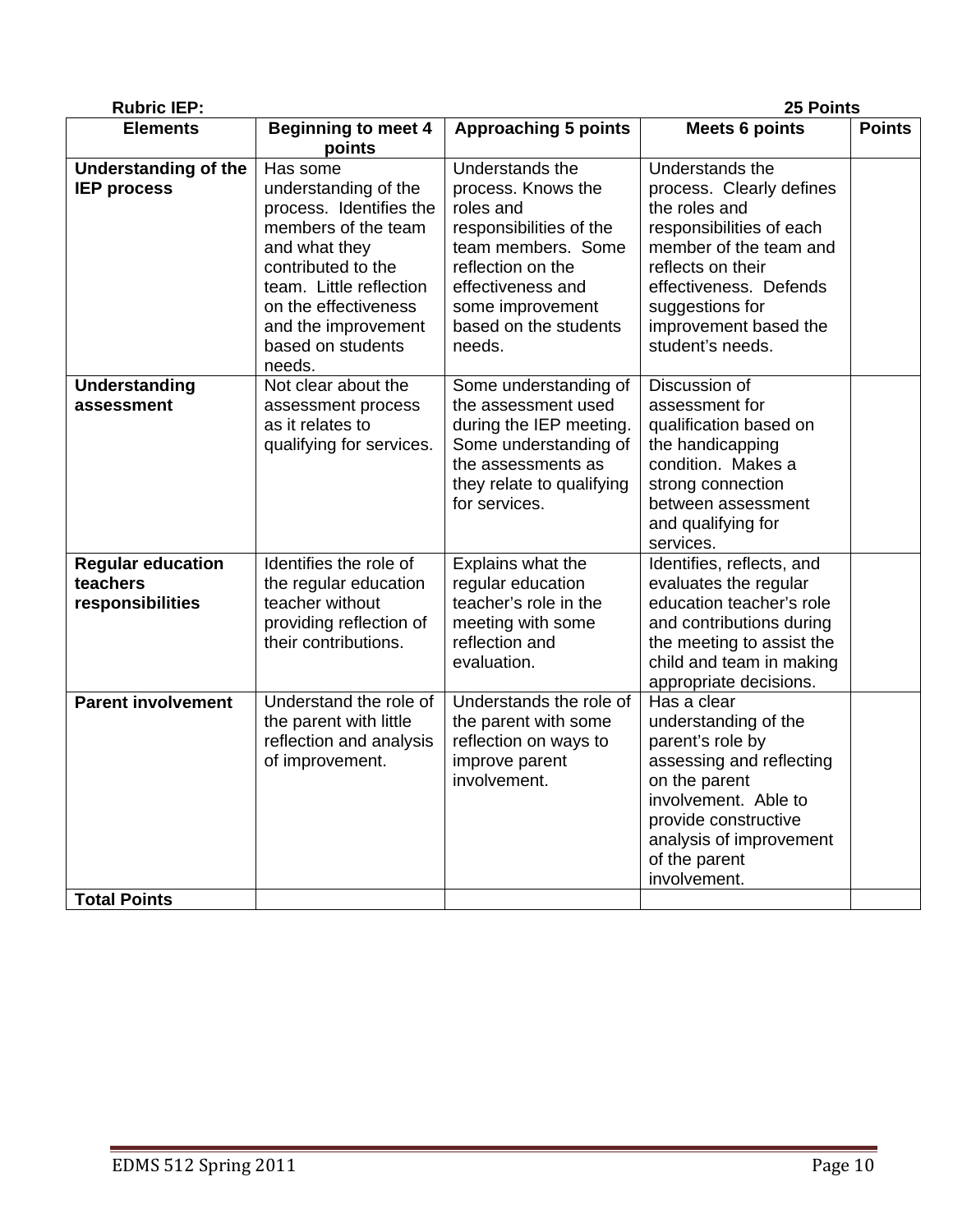# **5. Two Week Unit Plan 25 points**

**Learner In groups of 4, students will plan a two week long thematic calendar for an Objectives:** elementary classroom.

**Assessment:** The student will write a two week plan for an elementary classroom that incorporates the following elements:

-Content Standards in

- Language Arts
- Mathematics
- Science
- Social Studies

-California English Language Development Standards -A variety of purposeful assessment including:

- Pre-assessment
- Prior knowledge/background knowledge assessment
- Formative assessment
- Ongoing assessment
- Informal assessment
- Summative assessment

-Remediation and extension

-Differentiation for EL, Sped, GATE, MI

-Technology, both for student use and instructional use

\*\*The calendar will integrate a schedule of events from "real" schools. **.** 

| <b>Resources</b> | Title and necessary information:                                                    |  |  |
|------------------|-------------------------------------------------------------------------------------|--|--|
| Textbook/chapter | Grant, C. & Gillette, M. (2006). Learning to Teach Everyone's Children. Equity,     |  |  |
|                  | Empowerment, and Education that is Multicultural. Australia: Thomson                |  |  |
|                  | Wadsworth. ISBN #0-534-64467-8                                                      |  |  |
|                  | Ch.4                                                                                |  |  |
|                  | Turnbull, A., Turnbull, R., & Wehmeyer, M. L. (2007). Exceptional Lives. Special    |  |  |
|                  | Education in Today's Schools. (3 <sup>rd</sup> ed.) Upper Saddle River, NJ. Pearson |  |  |
|                  | Education, Inc. ISBN # 0-13-170869-4                                                |  |  |
|                  | Villa, Richard, & Thousand, Jacquelyn. (1995). Creating and inclusive school.       |  |  |
|                  | Alexandria, VA: ASCD. Chapters 6 & 7                                                |  |  |
|                  | Villa, Richard, & Thousand, Jacquelyn. (1995). Creating and inclusive school.       |  |  |
|                  | Alexandria, VA: ASCD. Chapters 6 & 7                                                |  |  |
| Internet Site(s) | Tomlinson, Carol Ann. (1999). The Differentiated Classroom: Responding to the       |  |  |
|                  | needs of all learners. Alexandria, VA: Association for Supervision and Curriculum   |  |  |
|                  | Development. ISBN # 0-87120-342-1 (Available free through CSUSM ebooks              |  |  |
|                  | library.)                                                                           |  |  |
|                  | ELD and grade level content standards -                                             |  |  |
|                  | http://www.cde.ca.gov/re/pn/fd/documents/englangdev-stnd.pdf                        |  |  |
|                  |                                                                                     |  |  |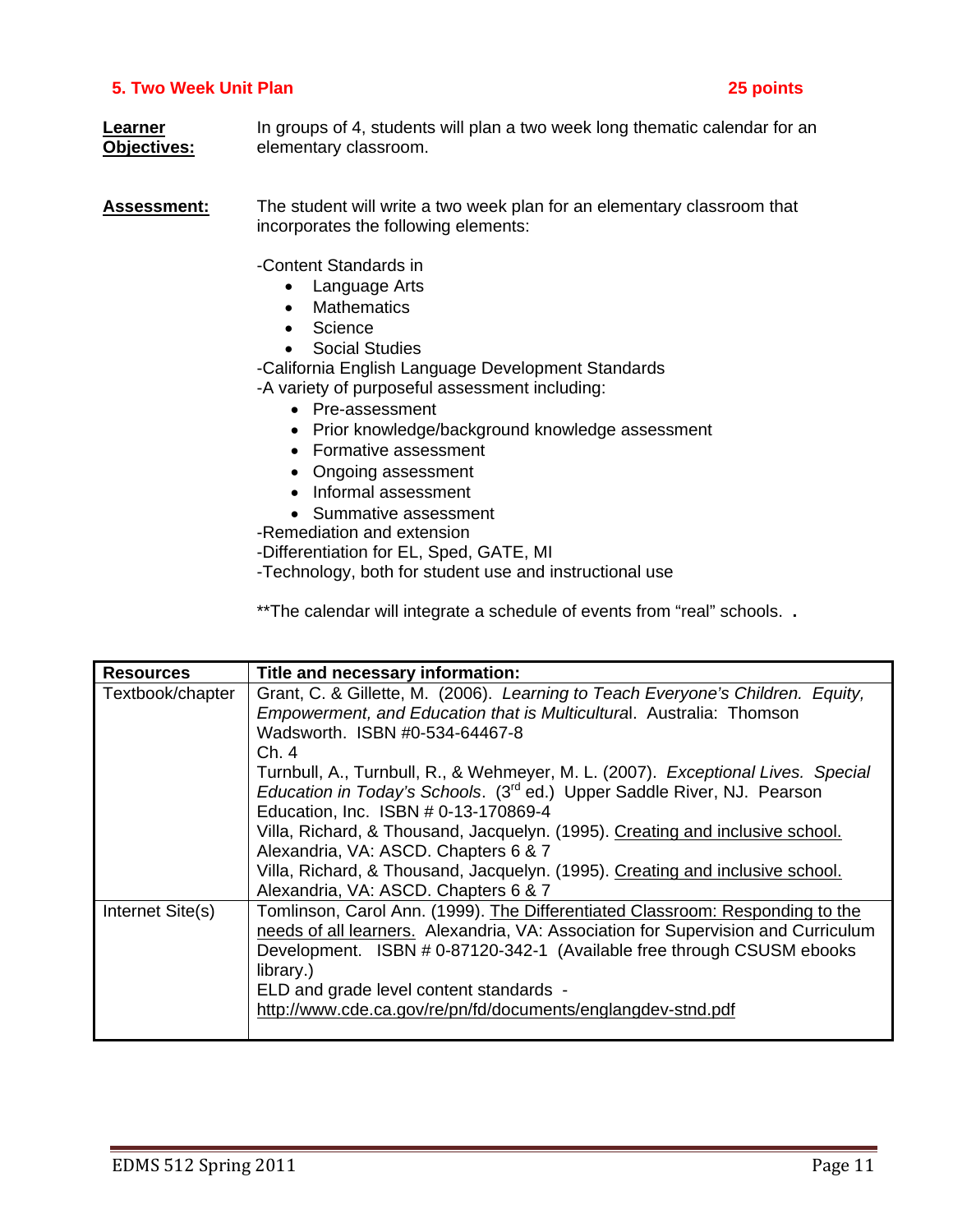# **Prerequisite skills:**

- Teacher candidates can create appropriate technology applications for use in instruction and assessment,
- Teacher candidates are able to develop a schedule and standards based activities (performance skills).
- Teacher candidates are able to create curriculum and instruction based on content, process, and product as define by Carol Ann Tomlinson (1999).
- Teacher candidates are able to use information about students' readiness range (skills, reading, thinking & information), learning profiles, interests, talents, and culture to differentiate curriculum and instruction (Tomlinson, 1999).
- Teacher candidates are able to identify strategies to meet the needs of
	- $\circ$  Students learning English (including differentiation for Beginning, Intermediate, and Advanced levels)
	- o Regular education students.
	- o Special education students.
	- o Student that are accelerated learners (GATE)

# **Task Guidelines for Two Week Plan**

You will work with 4 people in your group. (2 will address science/math and 2 will address LA/social studies)

Select a grade level.

Use a school calendar from a school and a classroom to reference school activities (PE, Music, Library, recess, lunch, pullout and push in, field trip etc), testing, teacher's manuals, and pacing guides.

Select essential content standards to address in the two week plan.

# **Checklist for Two Week Plan**

The following checklist will help you create your one-month plan. Does your plan include:

- 1. A copy of the district/school/classroom calendar (photocopies are fine)
- 2. Clearly written California content standards
- 3. Clearly written California English Language Development Standards
- 4. A description of your classroom context- student population, grade level, local community, etc.
- 5. Strategies for three or more special needs students (Provide as a list as well as embedded in lesson plans.)
- 6. Strategies for three or more second language learners (Provide as a list as well as embedded in lesson plans.)
- 7. Strategies for multiple intelligences
- 8. A planning calendar grid (Includes all subject areas for each day.)
- 9. Lesson plans from unit from different content areas
	- a. Language Arts and Math will be taught every day
	- b. Science and Social Studies should have 4 to 5 lessons each
- 10. Technology components- assessment, instruction, student use

 and organizational materials will be shared. Note: All components are to be typed. How you organize your planning grid is a matter of style. We will go over the assignment in depth during class, class time will be used to work on the assignment,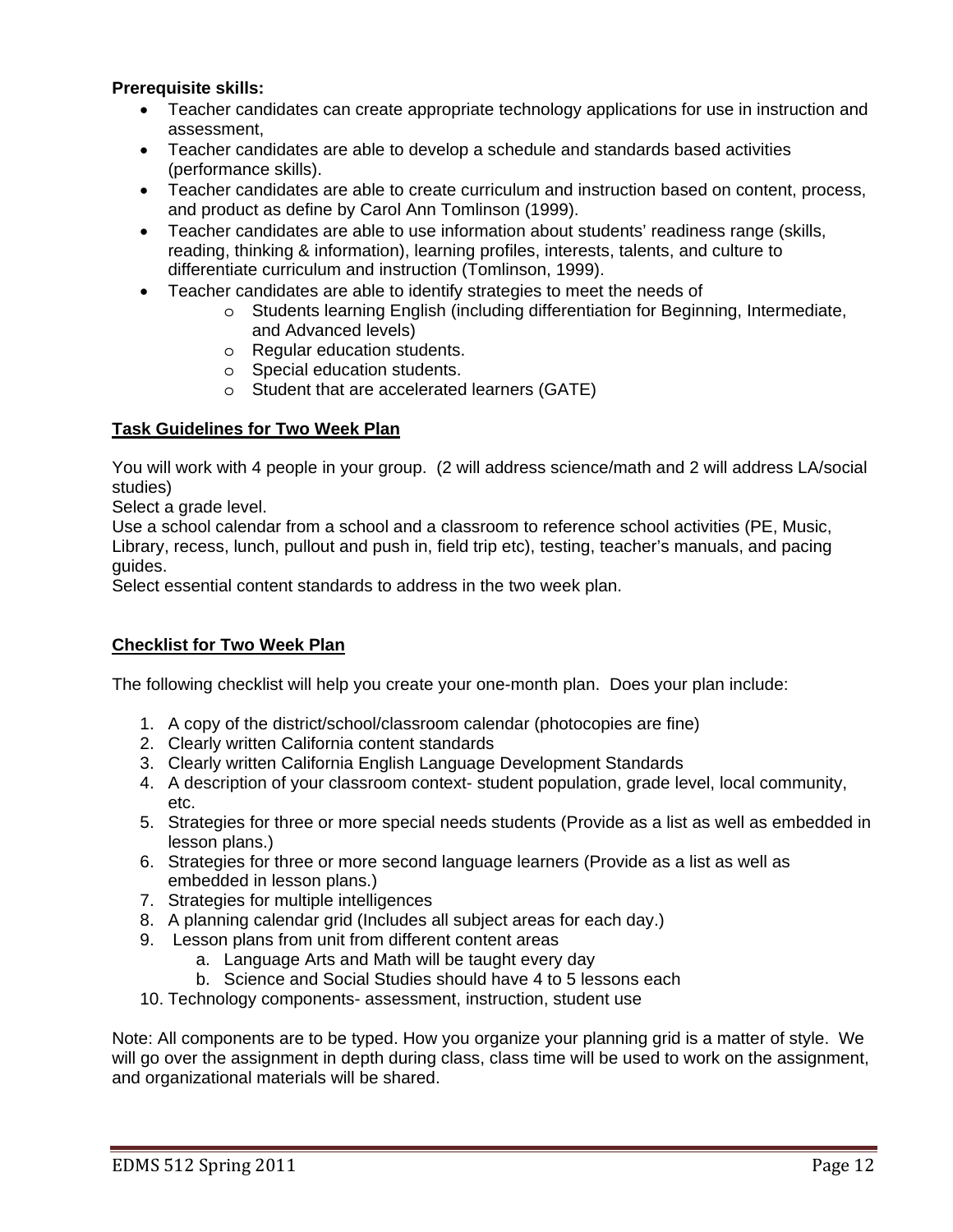| <b>Elements</b>           | <b>Beginning to meet 3</b><br>points                                                                                                                                 | <b>Approaching 5 points</b>                                                                                                                                                              | <b>Meets 6 points</b>                                                                                                                                                                           | <b>Points</b> |
|---------------------------|----------------------------------------------------------------------------------------------------------------------------------------------------------------------|------------------------------------------------------------------------------------------------------------------------------------------------------------------------------------------|-------------------------------------------------------------------------------------------------------------------------------------------------------------------------------------------------|---------------|
| <b>Content standards</b>  | Few of the content<br>standards have a<br>thematic connection<br>and there is little<br>connection to the<br>performance skills.                                     | Some of the content<br>standards have a<br>thematic connection<br>and some are related<br>to the performance<br>skills.                                                                  | All content standards are<br>correctly thematically<br>connected. The<br>performance skills are<br>strongly related to the<br>mastery of the content<br>standards.                              |               |
| <b>Performance skills</b> | The performance<br>skills are somewhat<br>engaging and<br>connected to the<br>content standards.<br>Not all students are<br>presented with<br>challenging materials. | Some of the<br>performance skills are<br>engaging and directly<br>related to the content<br>standards and some of<br>the strategies and<br>content is challenging<br>for all students.   | The performance skills<br>are engaging and clearly<br>designed to help<br>students meet mastery of<br>content standards. The<br>strategies and content for<br>all students is<br>challenging.   |               |
| <b>Assessments</b>        | There are few<br>connections to the<br>content standards and<br>performance skills.<br>No differentiation to<br>meet the special<br>needs students.                  | Assessments are<br>related to performance<br>skills but do not reflect<br>a connection to the<br>content standards.<br>There is little<br>differentiation for<br>special needs students. | Assessments are directly<br>related to the content<br>standards and<br>performance skills.<br>When appropriate the<br>assessments will be<br>differentiated to the<br>special needs population. |               |
| <b>Resources</b>          | There is a limited<br>amount of resources<br>with some pacing that<br>is appropriate.                                                                                | Some resources are<br>used other than the<br>textbook with<br>appropriate pacing.                                                                                                        | Resources that are sited<br>involve text books,<br>websites, technology,<br>and teacher's creativity<br>based on appropriate<br>pacing.                                                         |               |
| <b>Total Points</b>       |                                                                                                                                                                      |                                                                                                                                                                                          |                                                                                                                                                                                                 |               |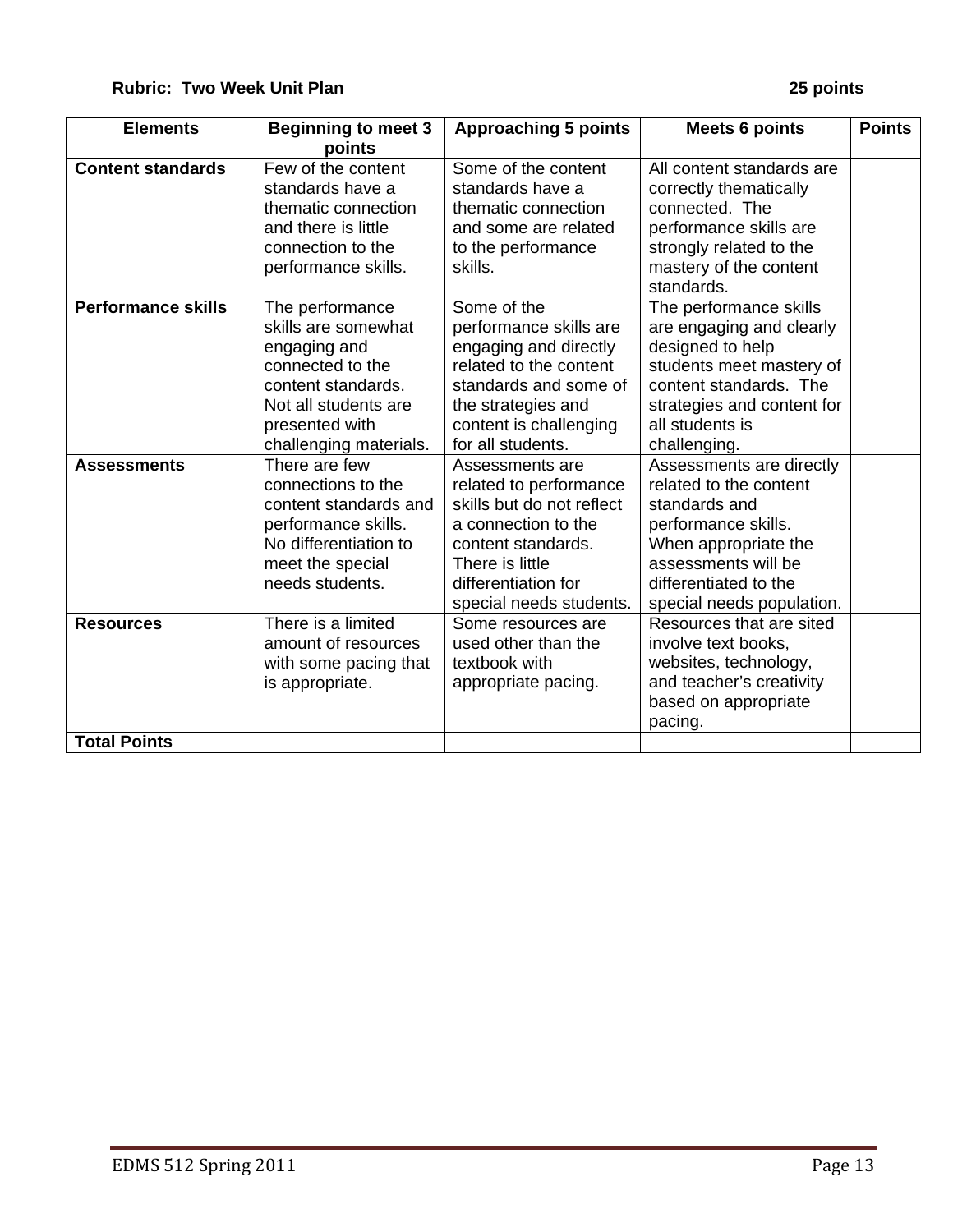# **6. Chapter Presentation 15 points**

**Learner** Through reading and collaboration determine the most important parts of the **Objectives:** chapter (consider the disability matrix information).

> Using lesson preparation skills, design an engaging and informative presentation to teach the material to the class

**Assessment:** Working in a small group of students you will be assigned one of the chapters to present to the class. Your group can break down the material in any form to teach the class the material necessary to complete the matrix.

| <b>Resources</b> | Title and necessary information:                                                    |  |  |
|------------------|-------------------------------------------------------------------------------------|--|--|
| Textbook/chapter | Turnbull, A., Turnbull, R., & Wehmeyer, M. L. (2007). Exceptional Lives. Special    |  |  |
|                  | Education in Today's Schools. (3 <sup>rd</sup> ed.) Upper Saddle River, NJ. Pearson |  |  |
|                  | Education, Inc. ISBN # 0-13-170869-4                                                |  |  |
|                  | Chapter 5-16                                                                        |  |  |
| Internet Site(s) | Tomlinson, Carol Ann. (1999). The Differentiated Classroom: Responding to the       |  |  |
|                  | needs of all learners. Alexandria, VA: Association for Supervision and Curriculum   |  |  |
|                  | Development. ISBN # 0-87120-342-1 (Available free through CSUSM ebooks              |  |  |
|                  | library.)                                                                           |  |  |

## **Prerequisite skills:**

Work in your group design a lesson to present to the class to teach the chapter information. Use the Lesson Design you learned last semester to guide the development of your presentation. You will be required to demonstrate how your group has modified the material to teach and assess the different learners.

Lesson must include:

- Outline of presentation
- Methods for checking for understanding to ensure mastery of matrix information.
- The presentation will be 15-20 minutes

| <b>Rubric: Presentation</b> |
|-----------------------------|
|-----------------------------|

| <b>Rubric: Presentation</b>                        |                                                                                          | 15 Points                                                                                                                                                                           |               |  |
|----------------------------------------------------|------------------------------------------------------------------------------------------|-------------------------------------------------------------------------------------------------------------------------------------------------------------------------------------|---------------|--|
| <b>Elements</b>                                    | <b>Beginning to Meet 2 points</b>                                                        | <b>Meets 3 points</b>                                                                                                                                                               | <b>Points</b> |  |
| Preparation                                        | Matrix is partially completed from<br>your chapter presentation.                         | Completed the matrix with<br>information from your chapter<br>presentation and is useful to the<br>classroom teacher when assisting<br>students to access the content<br>standards. |               |  |
| <b>Presentation</b>                                | Information is read to the class.                                                        | The presentation is understood by<br>the presenters and information is not<br>read to the class.                                                                                    |               |  |
| <b>Engaging the class</b>                          | There is minimal engagement with<br>the class. Students are receivers of<br>information. | There is engagement with the class<br>when appropriate to provide<br>understanding. Students are active<br>learners.                                                                |               |  |
| <b>Checking for</b><br>understanding               | There is some checking for<br>understanding by the presenters.                           | Students are given opportunities to<br>demonstrate their understanding of<br>the material throughout the<br>presentation.                                                           |               |  |
| <b>Technology integration</b><br>within the lesson | Some understanding of the<br>effective integration of technology<br>into a lesson plan   | A clear understanding of the<br>effective integration of technology<br>into a lesson plan                                                                                           |               |  |
| <b>Total Points</b>                                |                                                                                          |                                                                                                                                                                                     |               |  |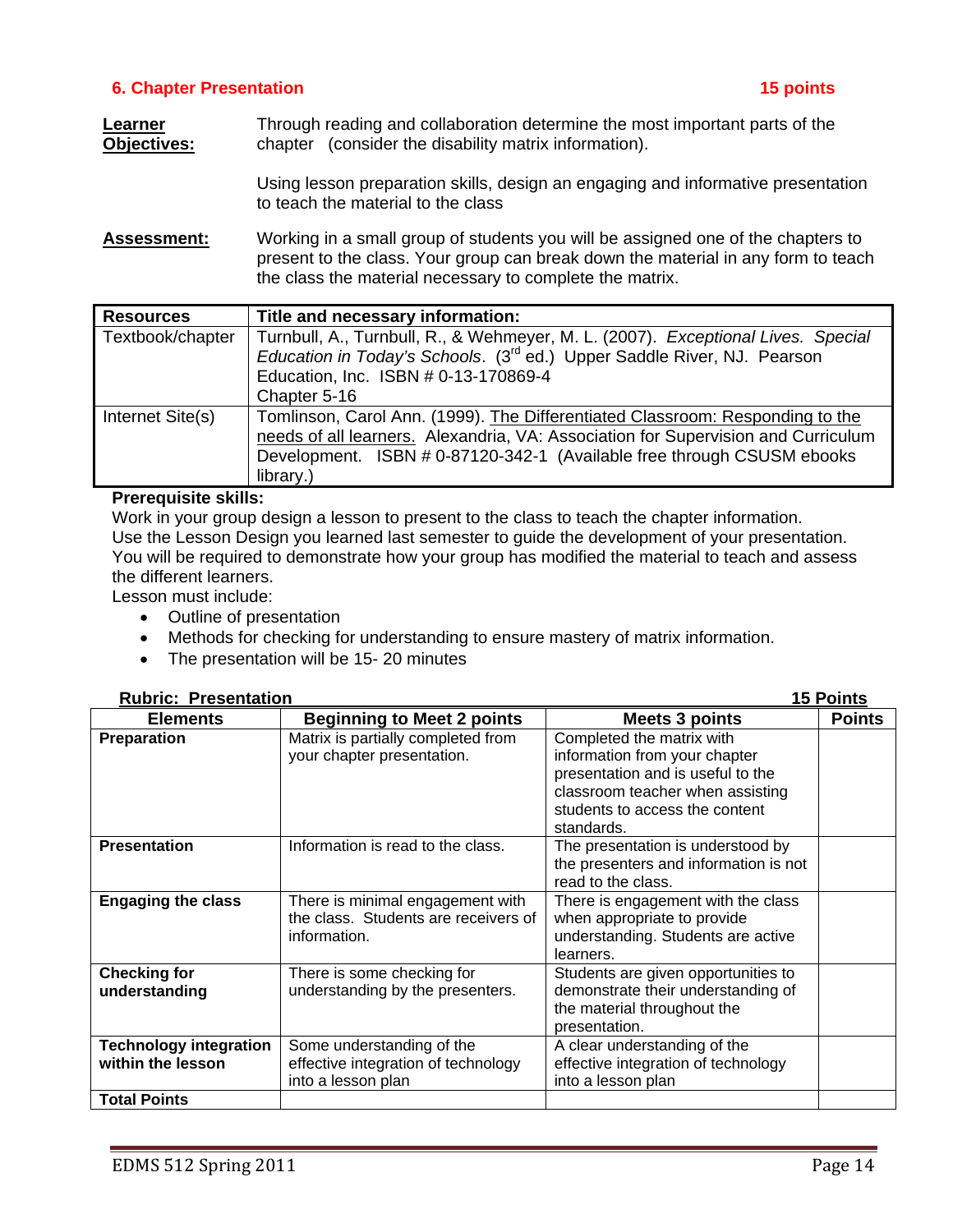# EDMS 512 Course Schedule

The instructor reserves the right to alter the instructional timeline, add, delete, and /or change topics and assignments in response to individual and class needs.

| <b>Class</b>   | <b>Date</b>          | <b>Topic</b>                                                                                                                         | <b>Assignments</b>                                                                                                                                                                   |
|----------------|----------------------|--------------------------------------------------------------------------------------------------------------------------------------|--------------------------------------------------------------------------------------------------------------------------------------------------------------------------------------|
| 1              | 1/28/11              | Introduction<br>Course expectations,<br>Assignments, syllabus<br>TPE 6D & 14                                                         | For Next Week: Grant Chapters 1 & 2                                                                                                                                                  |
| $\overline{2}$ | 2/4/11               | Who are our students?<br>A Classroom Community of<br>Learners<br><b>Chapter Presentations and</b><br><b>Exceptionality Matrices</b>  | Preview: Chapter Presentations<br><b>Exceptionality Matrix</b><br>For Next Week: Turnbull Chapter 1,                                                                                 |
| $\overline{3}$ | 2/11/11              | <b>Individualized Education Plans</b>                                                                                                | <b>Grant Chapter 5</b><br>Preview: IEP Paper                                                                                                                                         |
|                |                      |                                                                                                                                      |                                                                                                                                                                                      |
|                |                      | <b>Differentiation</b>                                                                                                               | Due: Turnbull Chapters 5, 6, 7<br>presentations                                                                                                                                      |
|                |                      |                                                                                                                                      | For Next Week: Grant Chapters 4 & 8                                                                                                                                                  |
| 4              | $\overline{2}/18/11$ | Assessment<br><b>CST</b><br>Cover letter and resume                                                                                  | Preview: cover letter and resume<br>Due: Turnbull Chapters 8, 9, 10<br>presentations                                                                                                 |
| 5              | 2/25/11              | Assessment<br>Using Assessment Data to plan<br>instruction<br>Unit Plan<br>Integrating ELD and literacy<br>through all core subjects | Preview: Unit Plan<br>Due: Turnbull Chapters 12, 13, 14<br>presentations<br>Bring draft of cover letter and resume<br>For Next Week:<br>http://www.ctc.ca.gov/reports/cstpreport.pdf |
| 6              | 3/4/11               | <b>Rubrics</b><br>Standards for the teaching<br>profession<br>Unit Plan                                                              | Due: Turnbull Chapters15 & 16<br><b>Presentations</b><br>Due: cover letter and resume<br>For Next Week: Grant Chapter 10                                                             |